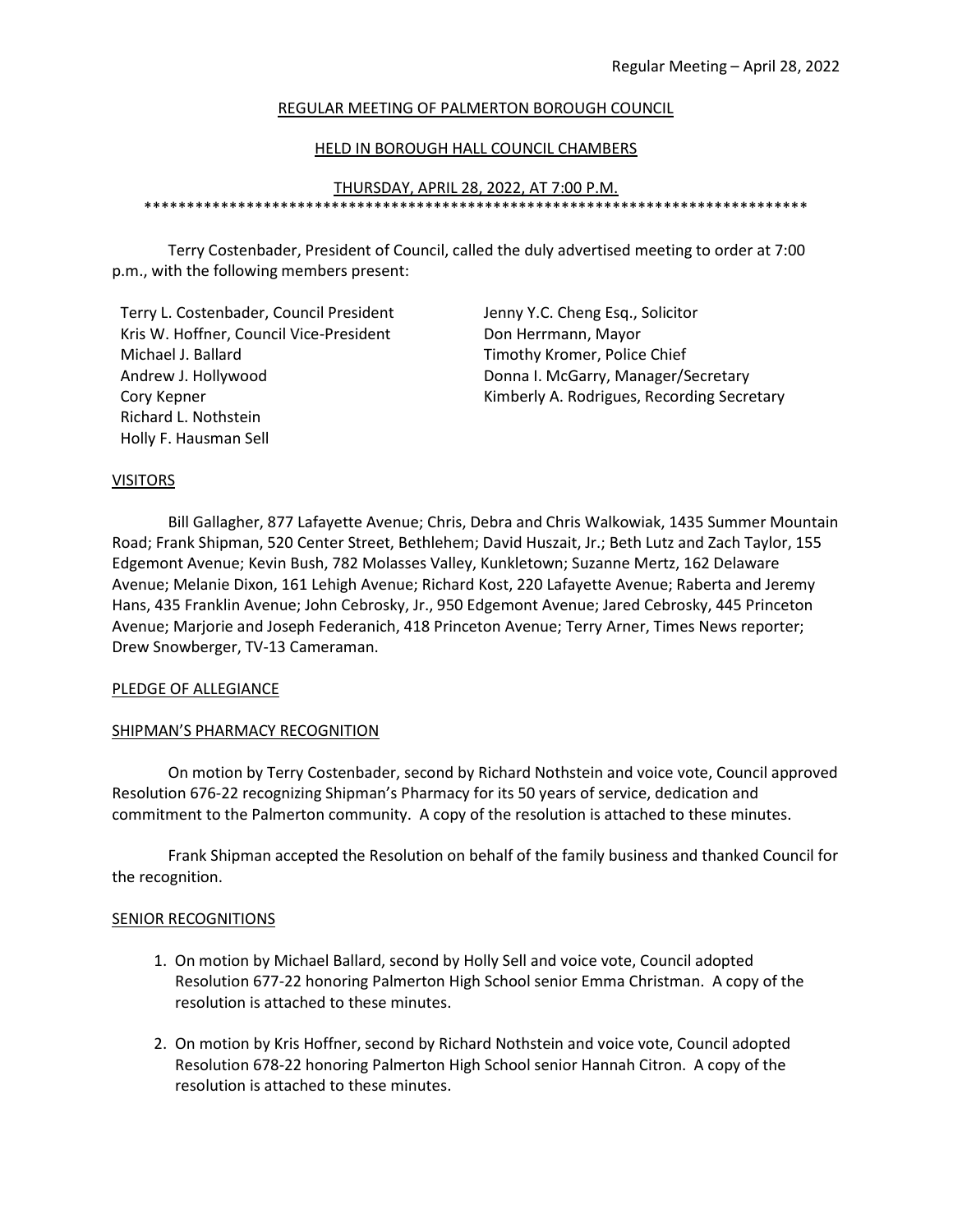- 3. On motion by Kris Hoffner, second by Andrew Hollywood and voice vote, Council adopted Resolution 679-22 honoring Palmerton High School senior Grace Heist. A copy of the resolution is attached to these minutes.
- 4. On motion by Kris Hoffner, second by Cory Kepner and voice vote, Council adopted Resolution 680-22 honoring Palmerton High School senior Erin Kistler. A copy of the resolution is attached to these minutes.
- 5. On motion by Holly Sell, second by Michael Ballard and voice vote, Council adopted Resolution 681-22 honoring Palmerton High School senior Kyle Sebelin. A copy of the resolution is attached to these minutes.
- 6. On motion by Richard Nothstein, second by Holly Sell and voice vote, Council adopted Resolution 682-22 honoring Palmerton High School senior Chris Walkowiak. A copy of the resolution is attached to these minutes.

A brief intermission followed the Resolution presentations to allow for photographs.

### HEARING OF VISITORS

 Beth Lutz of 155 Edgemont Avenue addressed Council as a member of the VALOR Clinic Foundation, a non-profit organization, who is requesting use of the Park on September 17, 2022 as a rally point to bring awareness to Veteran suicide. After several questions from Council, President Terry Costenbader asked the foundation to contact Councilman Kepner, Chairman of the Parks and Recreation Committee, to work out the event details. This would allow for a recommendation to Council and a decision at the next meeting.

 Jared Cebrosky of 445 Princeton Avenue is concerned for the safety of residents and drivers pertaining to motorized bicycles and electric scooters on the sidewalks and streets. Chief Timothy Kromer relayed, per the Borough Code, the motorized units must follow all the same laws vehicles do, and depending on the horsepower, may require a license to operate. He will look further into this. Holly Sell suggested calling the Police Department when this activity is seen happening.

 Jeremy Hans of 435 Franklin Avenue thanked the Police Department for the monthly updates posted on the internet.

 Cory Kepner asked Chief Kromer what the biggest issues are the department is facing now, and Timothy Kromer responded speeding in general, the Third Street and Delaware Avenue traffic signal and the stop sign at Franklin Avenue and Mauch Chunk Road.

### RATIFICATION OF MINUTES

 On motion by Richard Nothstein, second by Michael Ballard and voice vote, Council approved the March 24, 2022 regular meeting minutes.

### PETITIONS AND COMMUNICATIONS

 President Costenbader announced that a summary of the petitions and communications is available for public inspection in the Borough Office in the form of a weekly mail log.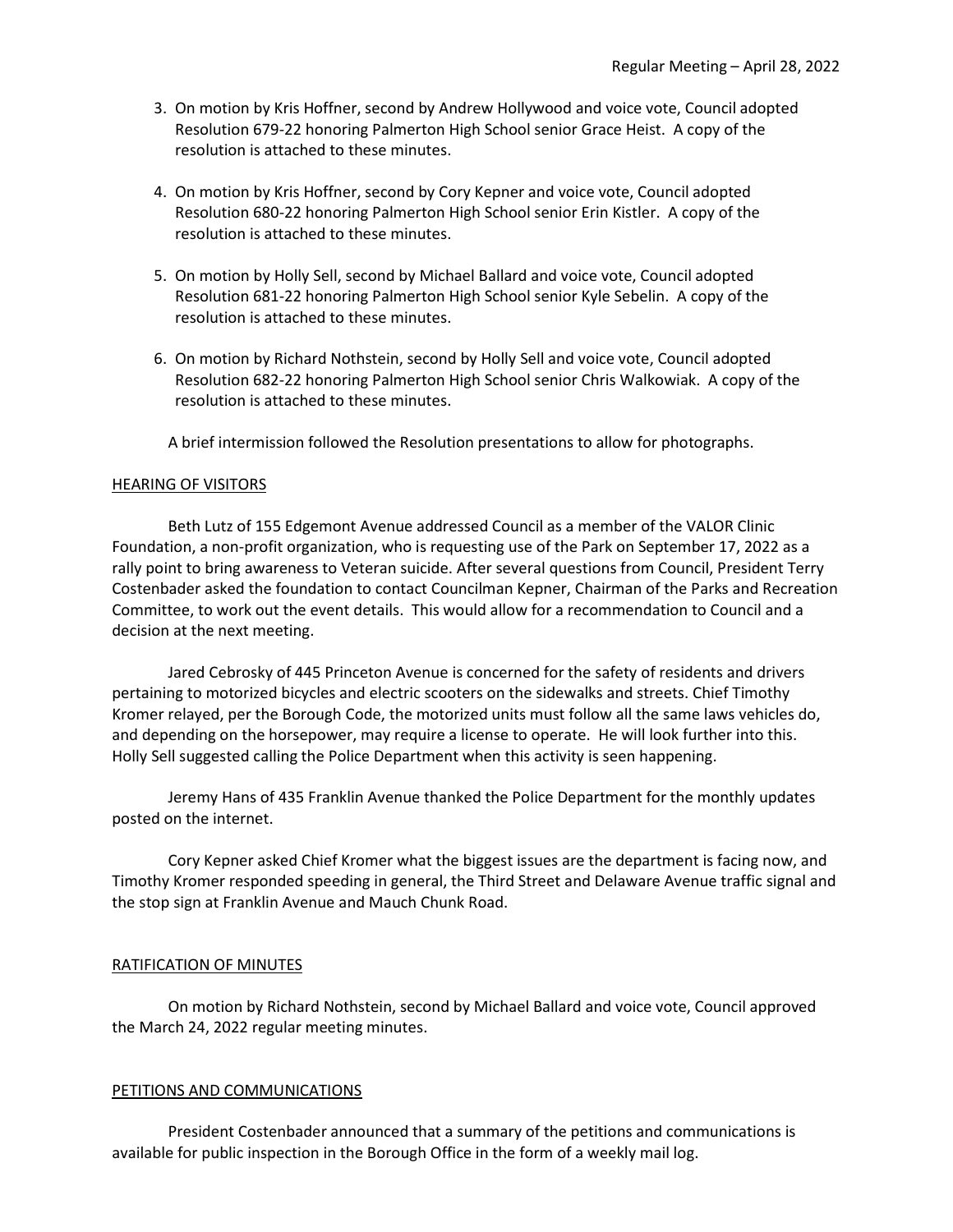# REPORTS OF VARIOUS COMMITTEES AND OFFICES

- 
- 
- 
- 1. Treasurer's Report 5. Moving Permit Report
- 2. Zoning Officer Report 6. Code Compliance Agent Report
- 3. Police Department Report 7. Street Supervisor Report
- 4. Fire Chief Report

 President Costenbader announced that these are on file in the Borough Office for public inspection during regular business hours.

# MANAGERS REPORT

Donna McGarry reported:

- 1. The Borough has CDBG funds allocated for repaving the South side of Mauch Chunk Road this year, but Donna McGarry would like to re-program these funds to instead repair Railroad Alley in 2022 and schedule the repaving for 2023, as she has learned UGI will be installing a gas line on the South side of Mauch Chunk Road this year which would tear up the new paving. This change may prove to free up funds to be used for other projects.
- 2. Seven new trees have been donated and planted in the park.
- 3. The Water Department has completed a valve replacement project that will improve water flow to Aquashicola. Donna McGarry thanked Todd Merkel and the Water Department for their hard work, adding these valves have caused much trouble over the past few years.

# REPORTS OF STANDING COMMITTEES

# FINANCE

Richard Nothstein had no report.

# PUBLIC RELATIONS/BOROUGH CODE

Holly Sell had no report.

# BUILDINGS/RECREATION/PARKS

Cory Kepner reported:

 1. On motion by Cory Kepner, second by Michael Ballard and voice vote, Council approved the following use requests. The approvals are subject to scheduling and availability.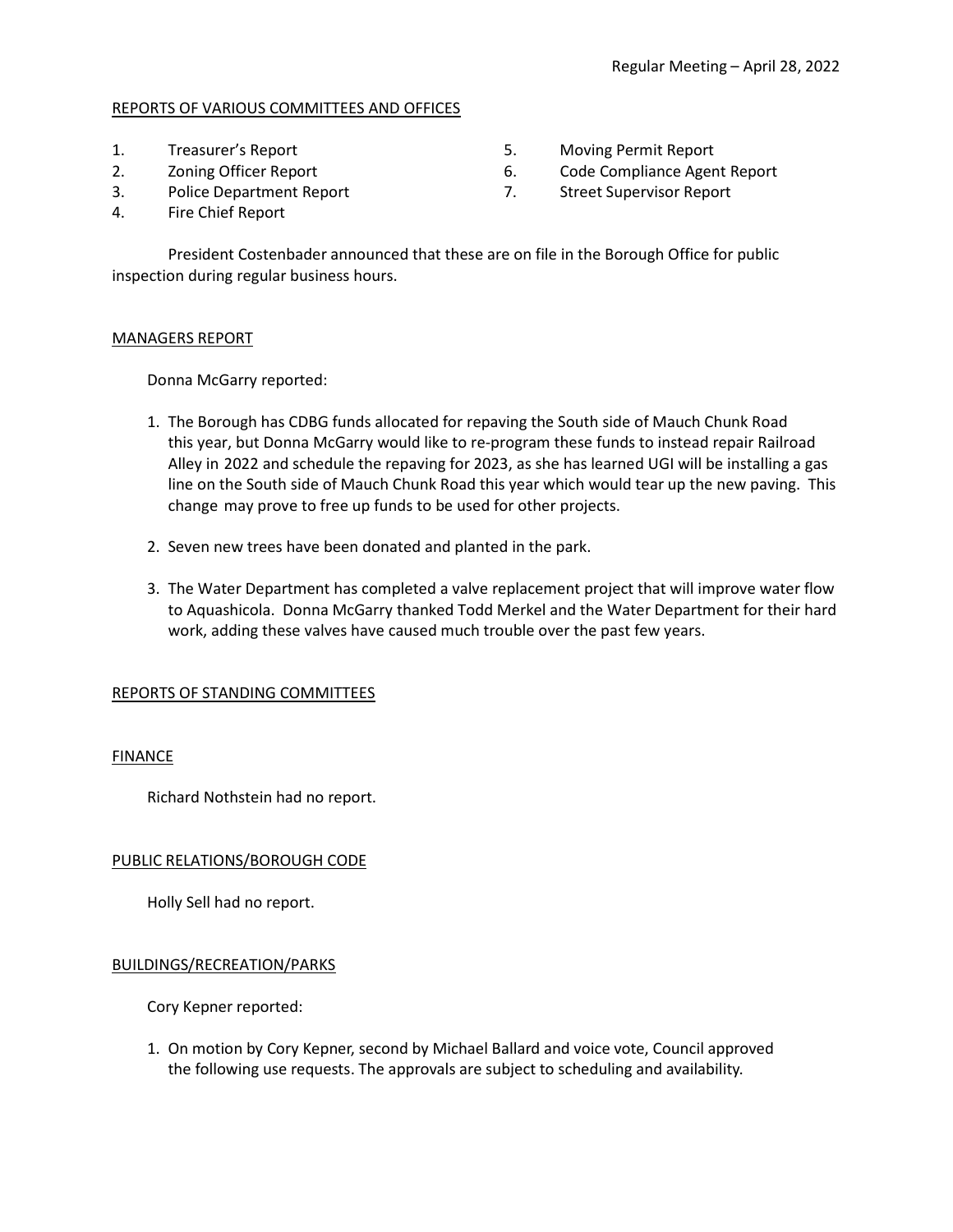| Applicant                             | Facility                       | Purpose                       |
|---------------------------------------|--------------------------------|-------------------------------|
| <b>Palmerton Recreation Committee</b> | Park/Boro Gym                  | <b>Rec Program</b>            |
| St. John Neumann                      | Park (3 <sup>rd</sup> St side) | School Field Day              |
| Ryan Heller (SS Palmer School)        | Park                           | Water Day (K-6 grades)        |
| Palmerton American Legion             | Delaware Ave/Park              | <b>Memorial Day Parade</b>    |
| Over 60 Club                          | <b>Council Chambers</b>        | Over 60 meetings              |
| Palmerton Community Band              | Bandstand                      | <b>Band Concert Rehearsal</b> |
| Palmerton Community Band              | Gym                            | <b>Band Rehearsal</b>         |

- 2. Thank you to Donna McGarry for her help obtaining estimates for the new holding cell and other security features at the Municipal Services Building. Things are moving along quickly.
- 3. The refurbishing of the Elmer Valo basketball courts has yielded two options. Option one totals \$10,854 and includes refurbished backboards, 2 sections of new fencing (an eight foot and four foot section), crack sealing and line painting. Option two totals \$19,159 and includes every item in option one, but replaces the crack sealing with a sports coating covering the entire court.

 On motion by Cory Kepner, second by Richard Nothstein and voice vote, Council approved application to the Pocono Mountain Visitors Bureau for \$10,854 to refurbish the Elmer Valo basketball courts. This grant offers 50% of total project costs, with the remaining 50% covered by the Borough.

4. Andrew Hollywood asked Council to consider converting the West End Recreation Area to a dog park since it is no longer used by baseball or other recreational programs. Ideally the project would be funded privately, by grants and with fundraisers and would include addressing water issues, the addition of fencing, installation of a two-gate system, vehicle driving paths and waste clean-up stations. Donna McGarry reached out to the Little League and they were not opposed to using the area for something else.

 On motion by Andrew Hollywood, second by Michael Ballard and voice vote, Council agreed to convert the West End Recreation Area from a recreation facility to a dog park.

5. Donna McGarry informed Council the Borough Hall Gym is closed until further notice as a result of vandalism and advised the incident has been turned over to the Police Department for restitution of damages. She would like to reiterate to residents there are rules for a reason and is asking for the public to respect the facility.

 After discussion, Council agreed to re-open the gym at the discretion of the Borough Manager. All were disappointed with the incident and do not want to see the actions of a few ruin it for others. There is surveillance in the gym and vandalism will not be tolerated.

# PUBLIC SAFETY

Kris Hoffner reported:

 1. On motion by Kris Hoffner, second by Andrew Hollywood and voice vote, Council approved advertisement of Ordinance 765 amending vehicles and traffic for handicapped parking requests.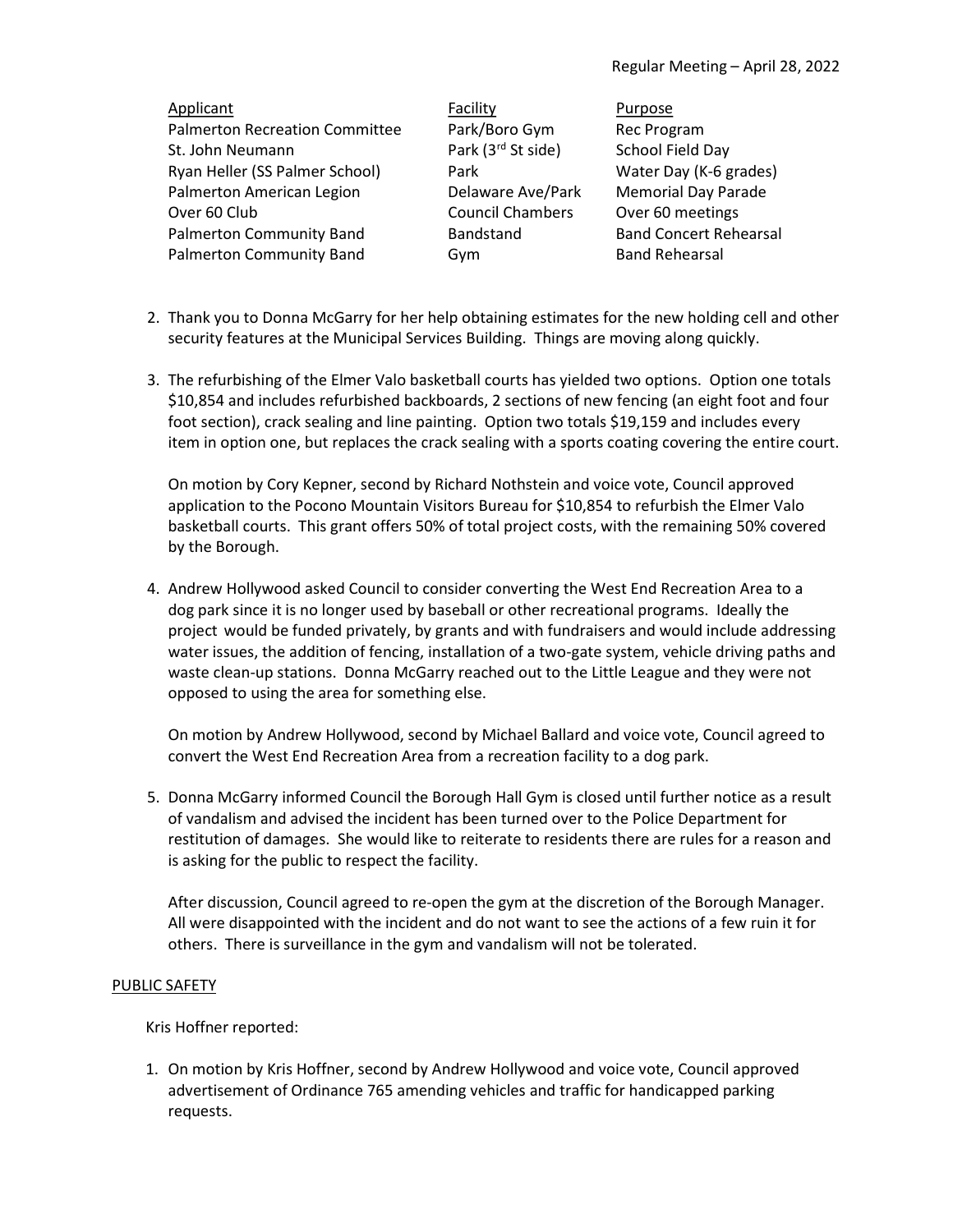- 2. Kris Hoffner reported on a concern of the Fire Department regarding alarms, stating there were 31 false alarm calls in 2021 and already eight in 2022. The department would like Council to consider changing the Ordinance for un-intentional alarms.
- 3. A radar speed sign is being considered for purchase in an effort to control speeding in certain areas of town. The unit is \$3000.00 and would be moved periodically to different locations such as Mauch Chunk Road, Delaware Avenue, Fifth Street and the 100 Block of Franklin.

### STREETS & SIDEWALKS

Andrew Hollywood reported:

 1. On motion by Andrew Hollywood, second by Michael Ballard and voice vote, Council approved advertisement of Ordinance 766 amending vehicles and traffic for unlicensed and uninspected vehicles.

### SEWER/SOLID WASTE/WATER

Michael Ballard reported:

1. Mike Ballard thanked the Water Department for their work on repairing the valves.

### **PERSONNEL**

Terry Costenbader reported:

 1. On motion by Terry Costenbader, second by Richard Nothstein and voice vote, Council approved the employment of Cindy Roberts at a rate of \$11.97.

#### DISPOSITION OF BILLS

 On motion by Richard Nothstein, second by Michael Ballard and voice vote, Council approved payment of the invoices and the check register as presented.

#### REPORT OF THE MAYOR

Don Herrmann reported:

- 1. Public Works has installed equipment in the police station to allow for uploads of data from the dash cams, while Brad from the Public Works Department installed the dash cams in the vehicles; thank you for their assistance. Chief Kromer mentioned after next week's dash and body cam training, he will write a usage policy for the officers to review.
- 2. The bike patrol will be up and running by mid-May after two of our officers are certified. I picked up the medium Trek Police bike on April  $16<sup>th</sup>$  and the shop informed me the large police bike should be completed by May  $2^{nd}$ , which will be in time for our officers to use for training.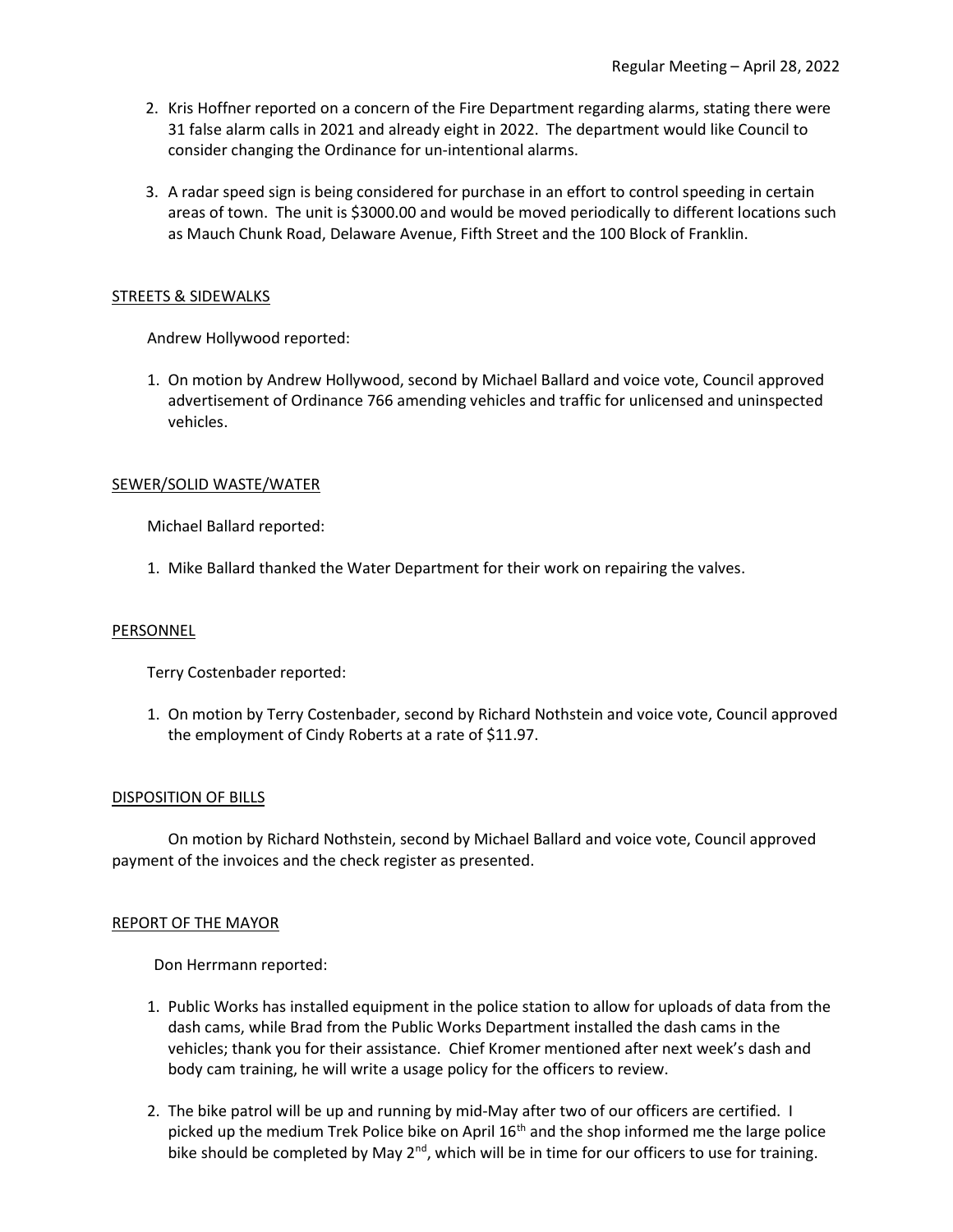- 3. AED's are all operational and Rachel Moyer, an AED Advocate, has donated an extra AED. This unit was given to Todd Merkel in public works and Ms. Moyer has ordered a second unit for public works. If training is needed, I can ask Ms. Moyer to come to Palmerton one day. AED pads have also been provided. Thanks to the Carbon Monroe Pike Drug and Alcohol Center in Lehighton for their help with replenishing the departments Narcan supply.
- 4. I will be proclaiming May 14, 2022 as Sergeant Major Daniel Dailey Day in Palmerton in honor of his service to his country and his retirement.
- 5. I will also be participating in the Memorial Day Parade in Palmerton on May 30<sup>th</sup>.
	- 6. A special thanks to Shea's Hardware for donating 14 safety vests to "Kids for the Community" to protect them while they are helping to clean up the town.

# REPORT OF THE POLICE CHIEF

Timothy Kromer reported:

- 1. Body cameras and dash cameras are fully operational and uploading properly with training scheduled for May 3, 2022. Once the training is completed, the policies will be finalized and submitting to the Public Safety Committee for review/approval. We are having battery issues in some of the patrol vehicles due to wiring problems from aftermarket installations by Kovatch. Brad and I are executing a plan to resolve that issue.
- 2. Officers Shimer and Stern will attend Bicycle Patrol Certification at the Allentown Police Academy in May. Once completed and all of their equipment and uniforms have been received, the bicycle patrol will be active.
- 3. Officers Stern and Koch will be attending ARIDE (Advanced Roadside Impaired Driving Enforcement) in May hosted by Lehighton PD, which will make all officers ARIDE certified. This course goes above and beyond standardized field sobriety testing, allowing the officers to better recognize drug impairment. This is especially important as 80% of PPD's DUI arrests are drug related.
- 4. Detective Buck and I are actively completing the training for Evidence Processing/Disposal. Upon completion we will begin rectifying the current evidence situation and purging old evidence.
- 5. I am serving on the Police Policy Committee for the new Carbon County Fire and Police Training Facility, which is under construction. The Police Training Center is scheduled to be completed by the end of June. The entire facility is scheduled to be completed in September.